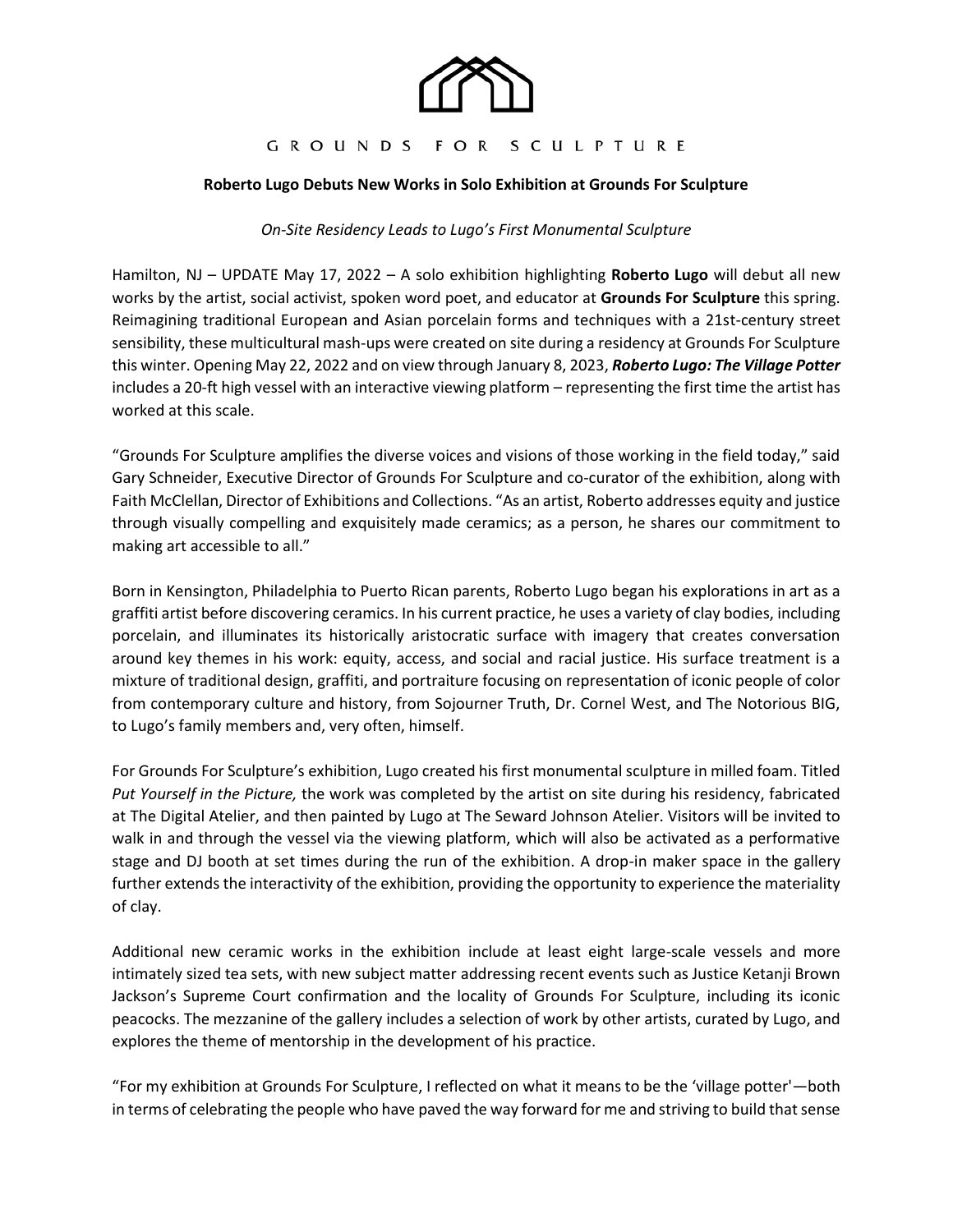of community support for others," said Roberto Lugo. "Art builds empathy as well as an understanding of other people that will lead us to see ourselves in one another and grow a family rather than a society."

As part of Grounds For Sculpture's in-depth exploration of ceramics this spring, a concurrent exhibition in partnership with The Color Network and Guest Curated by Angelik Vizcarrondo-Laboy features sixteen artists of color working in clay and using the medium to meditate on social, environmental, and individual perceptions of fragility. A series of artist-led programs will activate these themes and provide new avenues for audience participation and community engagement.

# **Supporters**

*Roberto Lugo: The Village Potter and Fragile: Earth* **are supported by** *lead sponsor Bank of America*, with major support from the Edna W. Andrade Fund of the Philadelphia Foundation, The Gordon and Llura Gund Foundation, the New Jersey Department of State, Division of Travel & Tourism, and Marjorie Ogilvie and Miller Parker. Additional generous exhibition support by the Brooke Barrie Art Fund, Judith Burgis, Drs. Umesh and Sunanda Gaur, Holman, NRG, Princetel, PSEG, and Barbara Eberlein and Jerry Wind. Support is provided in part by the Atlantic Foundation, the New Jersey State Council on the Arts, a partner agency of the National Endowment for the Arts; and the Geraldine R. Dodge Foundation.

# **Member Preview Day**

Grounds For Sculpture will hold a special preview day for its Members on Saturday, May 21, from 8 a.m. to 4 p.m. The exhibitions *Roberto Lugo: The Village Potter* and *Fragile: Earth*, which will not open to the general public until the following day, will both be on view and programs include opportunities to meet the artists and curators. Member reservations are required.

# **Hours and Ticketing**

Both *Roberto Lugo: The Village Potter* and *Fragile: Earth* will be on view to the public with general admission. Grounds For Sculpture hours for visitors are Monday, Wednesday, Thursday 10am-6pm; Friday, Saturday, Sunday 10am-9pm; closed Tuesday.\* Visitors should check the Grounds For Sculpture website for extended hours.

Advance timed ticket reservations are highly recommended to ensure entry. Reservations can be made online a[t groundsforsculpture.org.](https://www.groundsforsculpture.org/timed-admission-tickets/) Capacity is limited and tickets often sell out on weekends and holidays. Member reservations are required on weekends (Saturdays and Sundays) and holidays. Tickets are available up to two weeks in advance and are released on a weekly basis.

# **\*Starting May 30, Grounds for Sculpture will be open Monday - Thursday 10am-6pm, Friday - Sunday 10am-9pm, through September 5, 2022**

### **About Roberto Lugo**

Roberto Lugo holds a BFA from the Kansas City Art Institute and an MFA from Penn State. His work has been featured in exhibitions at the Crystal Bridges Museum of American Art, Houston Center for Contemporary Craft, and the Museum of Arts and Design in New York, among others. He is the recipient of numerous awards, including a 2019 Pew Fellowship, a Cynthia Hazen Polsky and Leon Polsky Rome